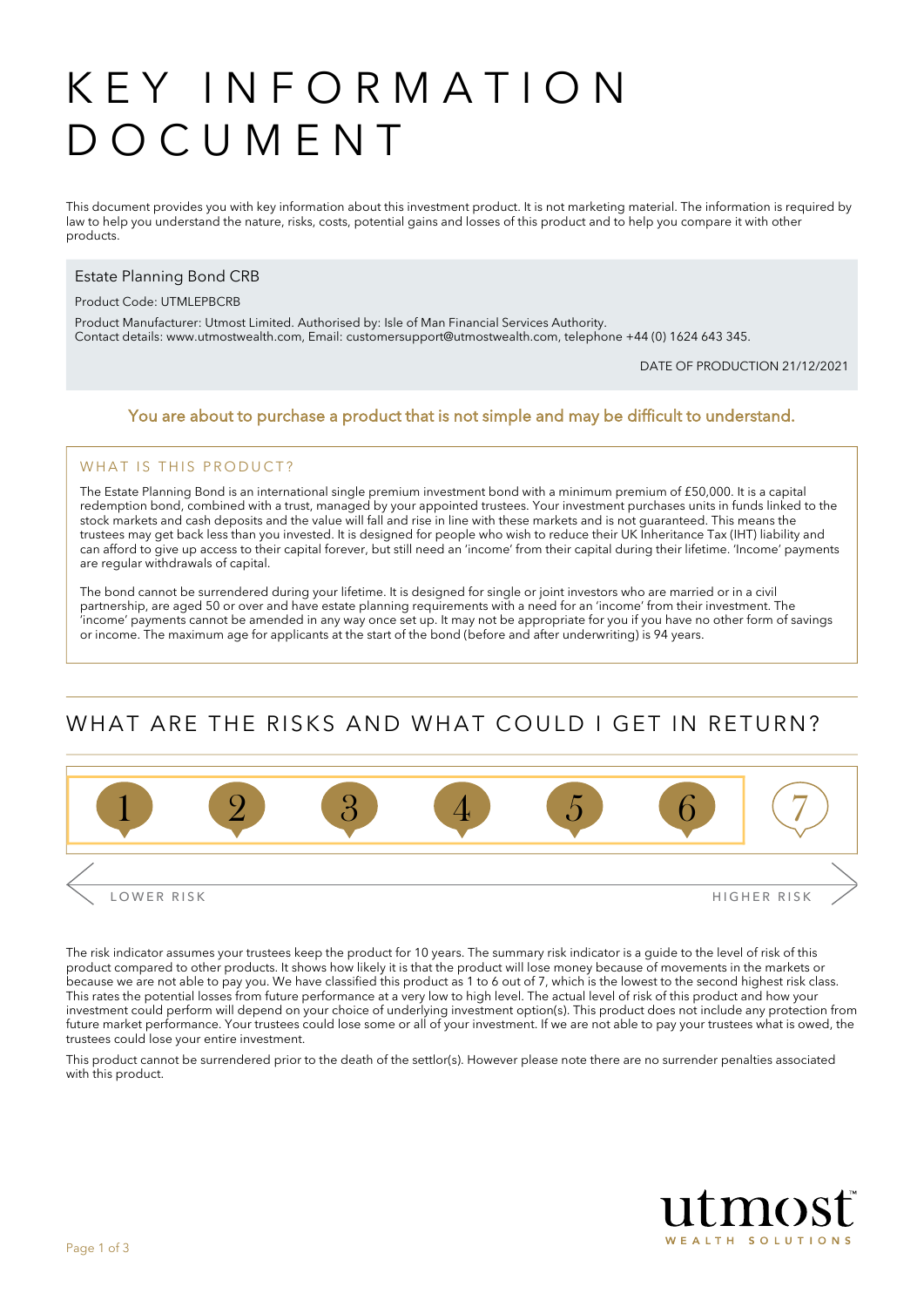## WHAT ARE THE RISKS AND WHAT COULD I GET IN RETURN? (CONTINUED)

Be aware of currency risk. Payments may be received in a different currency from that of the investment options selected, so the final return will depend on the exchange rate between the two currencies. This risk is not considered in the summary risk indicator shown. 'Income' payments may exceed any growth achieved. Information on the underlying investment options can be found in the relevant fund guides, which should be read before making any investment decisions.

# WHAT HAPPENS IF UTMOST LIMITED IS UNABLE TO PAY OUT?

Utmost Limited is covered by the Isle of Man Life Assurance (Compensation of Policyholders) Regulations 1991. If we cannot meet our obligations the policyholders will be entitled to claim up to 90% of our liabilities to them as compensation. If you are a UK investor, and we cannot meet our obligations, you may in some cases be able to claim cover for 90% of the value of the bond from the UK Financial Services Compensation Scheme www.fscs.org.uk. However, as we are not subject to the same regulatory system, this position could change in the future. We understand that any claim to the UK scheme will take into consideration any payment from the Isle of Man scheme. The assets to which the value of the bond is linked are held in our name, you do not have any automatic rights to compensation should the underlying fund manager or deposit taker fail. In these circumstances our liability to you will be limited to such amounts, if any, that we can recover from any third party.

### WHAT ARE THE COSTS?

#### Costs over time

The Reduction in Yield (RIY) shows what impact the total costs you pay will have on the investment return you might get. The total costs take into account one-off, ongoing and incidental costs.

The amounts shown here are the cumulative costs of the product itself, for three different holding periods. They include potential early exit penalties. The figures assume you invest £10,000. Or currency equivalent. The figures are estimates and may change in the future.

The person selling you or advising you about this product may charge you other costs. If so, this person will provide you with information about these costs, and show you the impact that all costs will have on your investment over time.

| <b>INVESTMENT £10,000</b>                        |               |                                                                                         |                 |  |  |
|--------------------------------------------------|---------------|-----------------------------------------------------------------------------------------|-----------------|--|--|
| <b>SCENARIOS</b>                                 |               | IF YOU CASH IN AFTER 1 YEAR   IF YOU CASH IN AFTER 5 YEARS   IF YOU CASH IN AT 10 YEARS |                 |  |  |
| <b>TOTAL COSTS</b>                               | £381 - 1,246  | £1,259 - 4,411                                                                          | £2,490 - 10,165 |  |  |
| <b>IMPACT ON RETURN (RIY) PER</b><br><b>YEAR</b> | 3.84 - 13.03% | $2.35 - 8.65\%$                                                                         | 1.76 - 11.81%   |  |  |

The actual costs depend on your choice of investment option(s). The information on the underlying investment option(s) can be found in the appropriate fund guide(s), which you should read before making your investment decision.